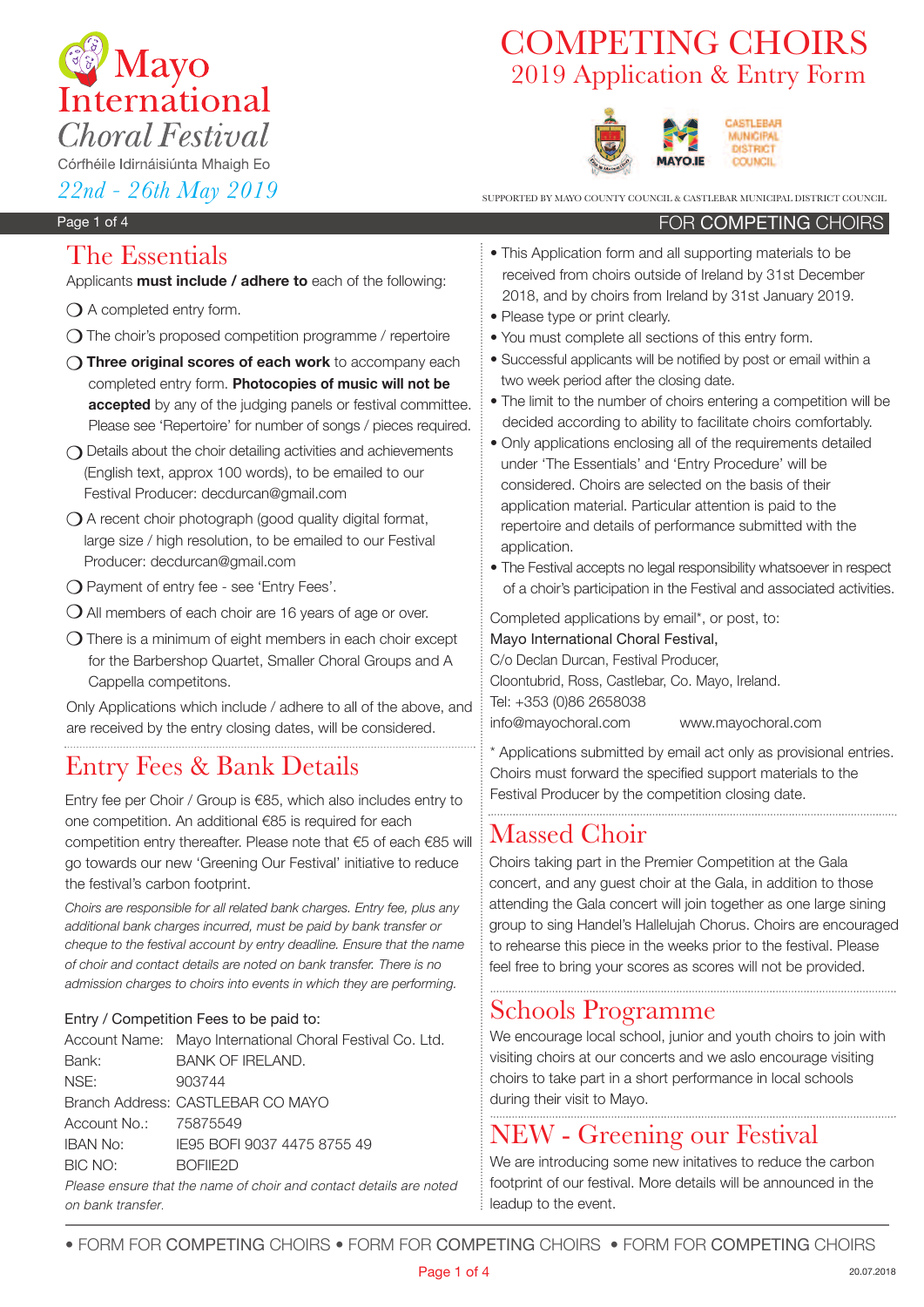# 2019 Application & Entry Form

**COMPETITION RULES** 

#### Page 2 of 4

### Competition Rules & Guidelines **General Rules and Guidelines**

- 1. Open to any adult choir, members to be 16 years of age or over.
- 2. Closing date for receipt of completed applications from International choirs is 31st December, 2018 and from choirs from Ireland is 31st January 2019.
- 3. Decisions of the competition adjudicators will be final and no correspondence will be entered into regarding any aspect of their work.
- 4. The organising committee reserves the right to cancel a competition.
- 5. The organising committee reserves the right to restrict the number of entries in each competition.
- 6. The organising committee accepts no legal responsibility whatsoever in respect of anything pertaining to a choir's participation in the festival and it's associated activities.
- 7. The festival accepts no responsibility or liability for accommodation and subsistence costs incurred by the choir, or any expense incurred by any choir member, leader, organiser and / or choir party guest, participating in festival.
- 8. Entry fee (less any bank charges) will be refunded if a choir is not selected.
- 9. A selected choir that withdraws from the competition, is not entitled to a refund of the entry fee.
- 10. The festival accepts no responsibility for any action taken by publishers against choirs who perform music that has been reproduced illegally.
- 11. Participation in the festival implies acceptance of all the rules and regulations as outlined, and changes that may occur.
- 12. All choirs should have a minimum of eight voices (this restriction is not applicable to Barbershop Quartet, A Cappella and Smaller Choral Groups Competitions, and non-competitive choirs).
- 13. All details subject to change.
- 14. The organising committee reserves the right to change the order of advertised events at their discretion.

15. The printers, designers, web and social media content managers and any organising committee working on behalf of / engaged by Mayo

- International Choral Festival, accept no responsibility for changes, errors, or ommissions contained in the festival print, signage, electronic / internet
- or video / verbal / audio promotions. 16. Each competition may be subject to a maximum number of choirs.
- 17. First-prize winning choirs are kindly requested to attend and perform at
- the Gala concert , apart from winners of the 'First Time Competitors'.
- 18. International choirs may be requested to attend and perform at the Gala concert as our quests.
- 19. A singer may not be a member of more than one choir in each competition (this rule does not apply to the Premier Competition).
- 20. A choir may enter only three competition categories
- 21. A competing choir must take part in a minimum of one other event in addition to competing. Please see the list of events on page 3 of entry form.

#### **Entry Procedure**

Complete the application form, with supporting documentation / items and email or post to the festival Producer.

*Only applications enclosing all of the requirements detailed under 'The Essentials' (on entry form) will be considered. Choirs are selected on the basis of their application material. Particular attention is paid to the repertoire.*

A separate entry form is required for each competition. Please photocopy this original, or download from www.mayochoral.com

In the event of choirs purchasing and downloading scores from arrangers / publishers, a copy of the letter of permission must be included and attached to each score copy for the adjudicator to see. All music scores must be received by post. The Festival committee will not download copies on behalf of the choirs. The closing date of entry is also for receipt of music scores. The competition entry fee is to be paid preferably by bank transfer but cheques / bank drafts are also accepted.

Choirs bring their own keyboards for practice/warm-up. In exceptional cases we can arrange locally the hire of a keyboard, for overseas choirs. Notice must be given on festival entry form. There may be a hire cost involved.

Successful applicants will be notified by email during the two-week period after the final closing date. It is a condition that International choirs have relevant documentation by the closing date in order that entry is approved.

#### **Eligibility**

- 1. Each choir must be established as a choir for at least one calendar or one academic year (September to May) prior to the festival (or for 6 months in the case of the 'First Time Competitors' section.
- 2. All members must be 16 years of age or over.
- 3. All members of a choir, except the Musical Director and accompanist, must be amateurs (i.e. do not earn their main livelihood as singers).

#### **Repertoire**

Each competition requires two contrasting pieces, whose total duration (actual singing) is no more than nine minutes. It is not necessary to fill the full duration of the nine minutes. Choirs whose programmes do not comply with the prescribed time limits will incur a penalty.

Please note, choirs who qualify for the Premier Competition will have to submit, on the day, three **original** scores of another piece, not previously performed by your choir, in any competition at the 2019 festival.

No choir may sing the same repertoire in two different competitions, (exception see Premier Competition).

The contrasting programme must represent a coherent range of styles. A choir may not change it's repertoire after final acceptance, and must notify the festival Producer before Feb 7th of any change in the singing order.

Adjudicators will allocate marks for the technical and artistic quality of the chosen programme and the overall quality of its performance and will also take into account how well the choir communicates with the audience in a performance situation. Choirs competing may use piano or keyboard only, and no other instruments or backing tracks.

The decisions of the Adjudicators are final.

#### **Travel, Accommodation and Subsistence**

General: The festival does not contribute to a choir's travel, accommodation or subsistence costs. Participating choirs and guests are responsible for payment of same. The festival is not responsible for any booking issues or otherwise that arise, at any time. Nor is the festival committee, or representatives acting on committee authority, responsible for any issues arising from the hire / engaging of services / suppliers recommended by the committee or representatives of same. Accommodation: Participating hotels and accommodation providers are offering special rates for festival choirs. Please mention that you are part of the festival when enquiring / booking accommodation. Early booking strongly advised. Transport: There is limited public transport in Mayo. Once our programme is announced in early March, or schedule announced, choirs are strongly advised to check in advance if they need transport during their visit. While the festival does not book, or pay for, transport, we will assist with providing information about reputable coach and taxi providers with reasonable rates. Depending on a choir's accommodation and venue locations, transport may be necessary for travel to evening concerts (various towns), and/or to and between competition venues (all in the one town), taking into consideration the distance between each competition venue, the times of performances, and the unpredictable weather at this time of year. There will be bus service available on Saturday between the competition venues, choral trail venues and accommodation centres within a 5km radius, running throughout the day, with a nominal charge per passenger.

#### **Broadcasting, Recording and Photographic Rights**

All participating choirs agree that: Any performance during the festival may be photographed, broadcast live and / or recorded for subsequent reproduction and / or broadcast on radio / television / internet by the festival, without payment. Recordings, visual or audio, can be made only with the written permission of the festival committee or Producer. The festival shall be entitled to possession of any such recording and to reproduce any such recording to sell, let for hire, offer or exposure for sale or hire, distribute or otherwise dispose of in any manner as it sees fit. All broadcasting and photographic rights to any performance at the festival shall belong to the festival which will be free to dispose of or utilise them as it sees fit. Choir photographs and information text given by the choir to the committee, prior to the festival may be used for promotion opportunities. It is the understanding of the festival that any photographs/promotional materials containing persons under the age of 18 years, are provided with parental concent of the individuals in the photograph. By completing this entry form, each choir and choir member waives all performance fee rights, and the right to any mechanical copyright fees where the choir is recorded, and any of those tracks may be used on any subsequent CD or DVD whether promotional or for sale to the general public.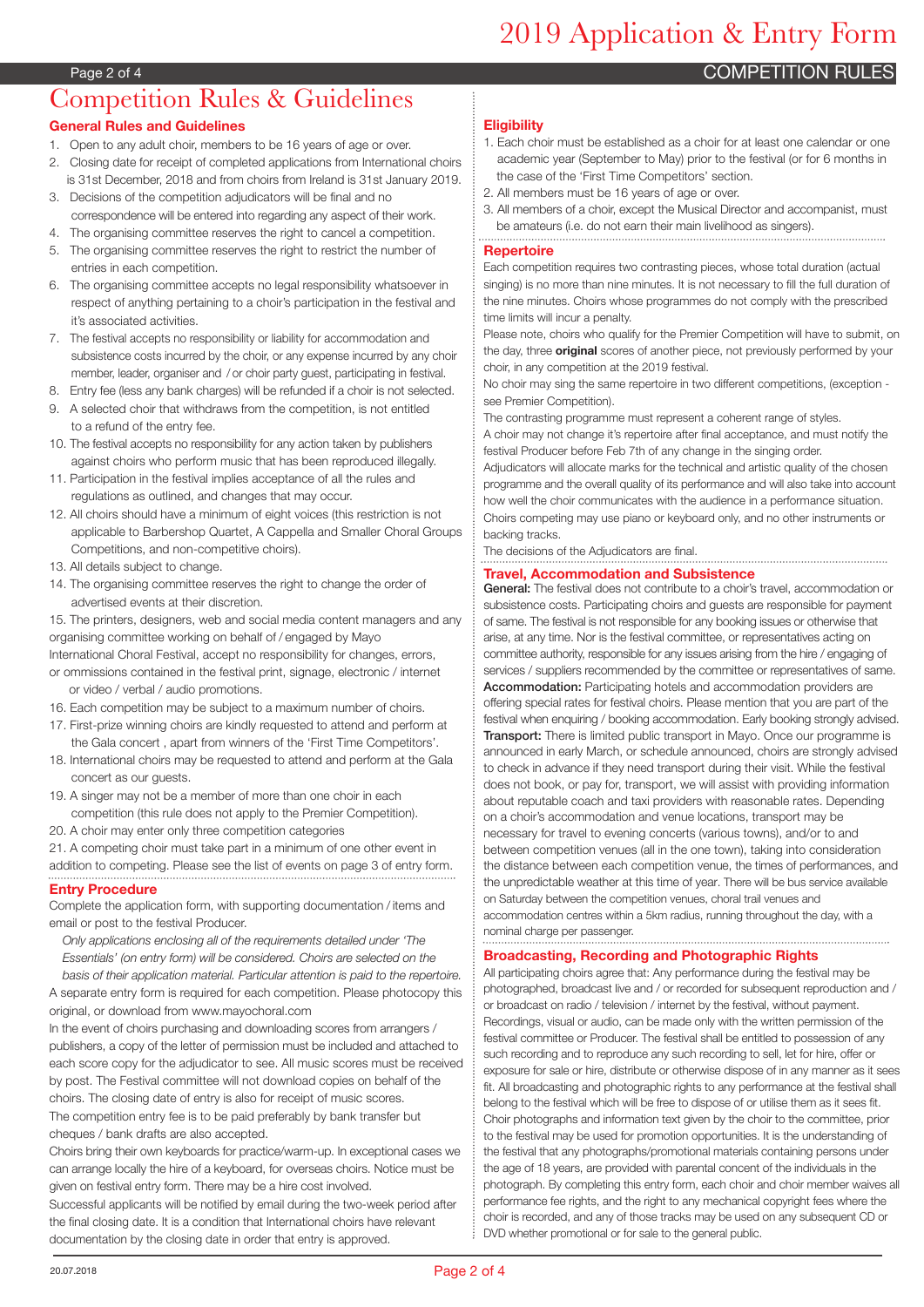#### Please complete and return this page

# 2019 Application & Entry Form

| Page 3 of 4 |  |
|-------------|--|
|-------------|--|

| Page 3 of 4                                                                                                                                  |                      |
|----------------------------------------------------------------------------------------------------------------------------------------------|----------------------|
| <b>Choir Contact Details</b>                                                                                                                 | Repe                 |
| CHOIR NAME                                                                                                                                   | Please i             |
| CONDUCTOR (Mr. / Ms / Mrs.)                                                                                                                  | EACH O               |
|                                                                                                                                              | downloa<br>A choir i |
| CORRESPONDENT'S NAME (Mr. / Ms / Mrs.)                                                                                                       | This is              |
|                                                                                                                                              | Compe                |
| <b>ADDRESS</b>                                                                                                                               | The ord              |
|                                                                                                                                              | i) TITLE             |
|                                                                                                                                              | <b>COMPO</b>         |
| TEL:<br>(include international codes)                                                                                                        |                      |
| E-MAIL                                                                                                                                       |                      |
|                                                                                                                                              | <b>PUBLIS</b>        |
| CHOIR WEBSITE                                                                                                                                |                      |
| NUMBER OF CHOIR MEMBERS (including conductor)<br>Male:  Female:  Total:                                                                      |                      |
| Number of Additional Travelling Guests                                                                                                       |                      |
| Requirements needed for members with Yes $\bigcap$ ,<br>$No$ $\bigcap$                                                                       | <b>DURATI</b>        |
| reduced mobility? Please forward details with entry form.                                                                                    | ii) TITLE            |
| Events: please confirm by ticking yes or no:                                                                                                 | <b>COMPO</b>         |
| Competing choirs must participate in a minimum of one of                                                                                     |                      |
| the following events, in addition to competing.<br>Do you wish to participate in a concert:                                                  |                      |
| Yes $\bigcirc$ , No $\bigcirc$<br>on Thursday evening?                                                                                       |                      |
| Yes $\bigcirc$ ,<br>$No$ $O$<br>a concert on Friday evening?                                                                                 | <b>PUBLIS</b>        |
| $No$ $O$<br>Yes $()$ ,<br>a concert on Sunday evening?                                                                                       |                      |
| For Thurs, Fri and/or Sun concert please provide a 20-minute duration<br>list of songs, song names and song composers' names before Feb 7th. |                      |
| Do you wish to participate in part of a                                                                                                      | <b>DURATI</b>        |
| Yes $\bigcirc$ ,<br>$No$ $O$<br>morning church mass / service on Sunday?                                                                     | This thin            |
| Are you open to giving a short<br>Yes $O$ , No $O$<br>performance at a hospital or care centre?                                              | Premier<br>competi   |
| Are you open to giving a short performance to senior                                                                                         |                      |
| citizens, close to your accommodation? Yes $\bigcirc$ , No $\bigcirc$                                                                        | iii) TITLE           |
| Are you open to giving a short open-air street performance<br>Yes $O$ , No $O$<br>close to your accommodation or venue?                      | <b>COMPO</b>         |
| Are you open to giving a short performance in an Irish Pub,                                                                                  |                      |
| Yes $O$ , No $O$<br>close to your accommodation or venue?                                                                                    |                      |
| Are you open to giving a short open-air performance at<br>Mayo Memorial Peace Park, Castlebar?<br>Yes $O$ , No $O$                           | <b>PUBLIS</b>        |
| www.mayopacepark.com                                                                                                                         |                      |
| Are you open to giving a short performance in a primary                                                                                      |                      |
| school, close to your accommodation?<br>Yes $O$ , No $O$<br>Other required details - please tick yes or no                                   | <b>DURATI</b>        |
| Do any of your group wish to participate in any choral workshop /                                                                            | All detai            |
| Yes $O$ , No $O$<br>demonstrations? Details available later.                                                                                 | Where o              |
| Do you need a keyboard for rehearsals?<br>Yes $O$ , No $O$                                                                                   | Ezine C              |
| Available for International Choirs only. A hire fee may apply<br>Month<br>Date                                                               | Display              |
| Our choir will arrive in Mayo on<br>2019                                                                                                     | Radio <sup>(</sup>   |
|                                                                                                                                              | Choir at             |
| Our choir will depart Mayo on<br>2019                                                                                                        |                      |
| Our choir will travel to Ireland / Mayo by:                                                                                                  | I wish i<br>compe    |
| Ferry $O$ Air $O$ Train $O$ Car $O$                                                                                                          | I have               |
| Fee Payment Details: Total fee?: $\epsilon$                                                                                                  | Singer               |
| Paid by: Bank Transfer: $O$ , Cheque: $O$ , Draft: $O$ .                                                                                     |                      |
| Date of Payment:                                                                                                                             | Positio              |

### ertoire & Competition Choice Details note: A SEPARATE APPLICATION FORM NEEDED FOR COMPETITION ENTRY. Please photocopy this page or oad from: www.mayochoral.com, for each additional competition. r may enter two competition categories only. our repertoire for competition: Competition Title: ............................…………………………………….................…… *The order of performance cannot be changed after Feb 7th 2018.* FOR COMPETING CHOIRS

| $I)$ $I$ $I$ $I$ $L$ $E$ |
|--------------------------|
| COMPOSER / ARRANGER:     |
|                          |
|                          |
|                          |
| PUBLISHER:               |
|                          |
|                          |
|                          |
|                          |
| <b>DURATION</b><br>.     |
| ii) TITLE                |
| COMPOSER / ARRANGER:     |
|                          |
|                          |
|                          |
| PUBLISHER:               |
|                          |
|                          |
|                          |
|                          |

DURATION ...................................................

ird piece is necessary if your choir qualifies for participation in the er Competition (only first-prize winning choirs from each etition are eligible for entry into the Premier Competition).

| iii) TITLE                                                      |
|-----------------------------------------------------------------|
| COMPOSER / ARRANGER:                                            |
|                                                                 |
|                                                                 |
| <b>PUBLISHER:</b>                                               |
|                                                                 |
|                                                                 |
|                                                                 |
| <b>DURATION</b>                                                 |
| All details, including rules and regulations subject to change. |

| Where did you hear about the festival? Syllabus $O$ Email notice $O$                                                                                                                                       |
|------------------------------------------------------------------------------------------------------------------------------------------------------------------------------------------------------------|
| Ezine $O$ Facebook $O$ Twitter $O$ Print advert $O$ Signage $O$                                                                                                                                            |
| Display at other choral festival / event $O$ Word of mouth $O$                                                                                                                                             |
| Radio $O$ Newspaper $O$ Choir's Musical Director/Conductor $O$                                                                                                                                             |
| Choir attended previously $\bigcirc$ Other (please specify)                                                                                                                                                |
| I wish to enter the above choir in Festival in accordance with the<br>competition rules to perform the repertoire listed on this page.<br>I have read and understand the Competition Rules and Guidelines. |
|                                                                                                                                                                                                            |
|                                                                                                                                                                                                            |